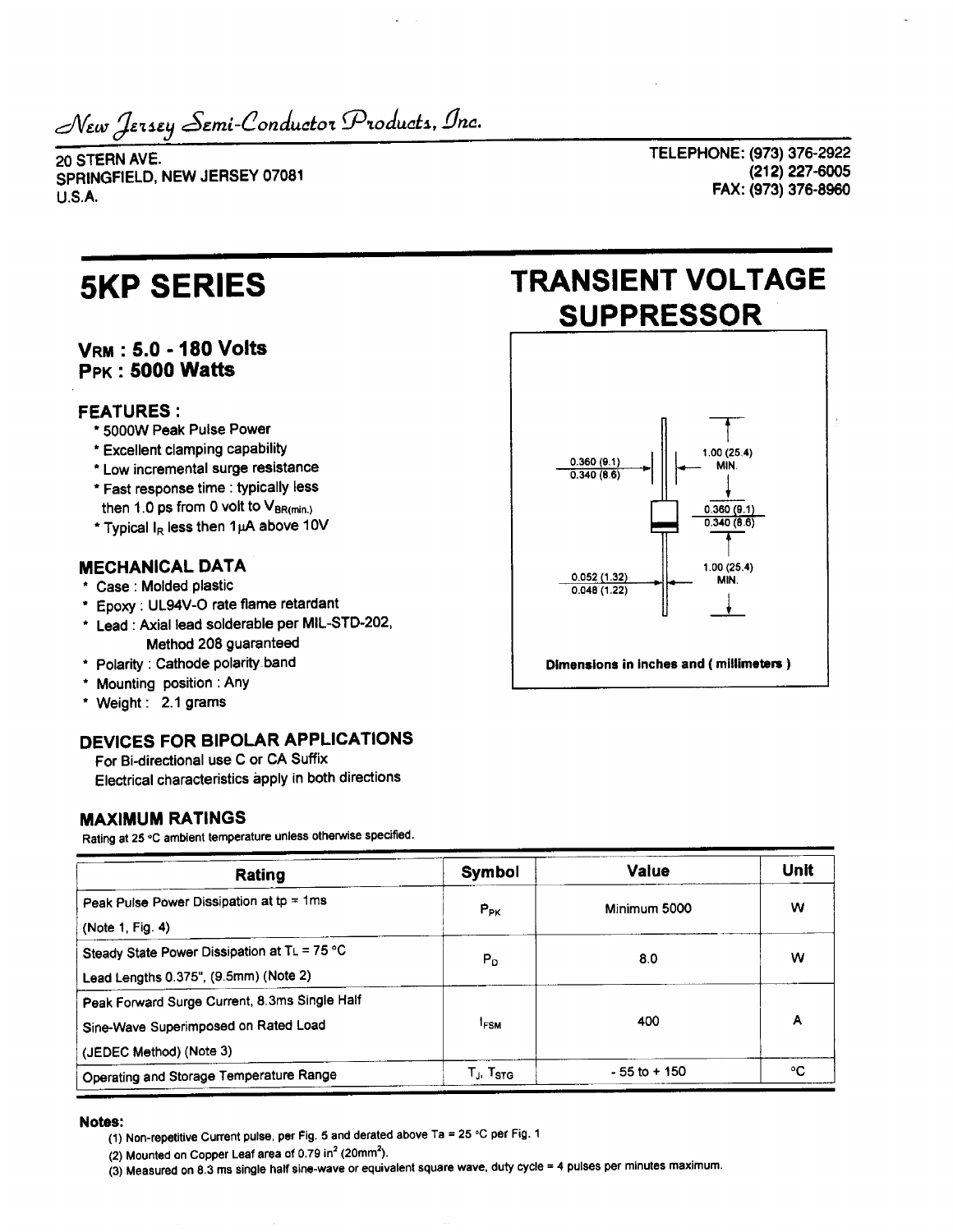# **ELECTRICAL CHARACTERISTICS**

|                | Breakdown Voltage @ IT |          |      | Reverse<br>Stand off | Maximum         | Maximum<br>Peak Pulse          | Maximum<br>Clamping<br>Voltage @ IPPM<br>Vc | Maximum<br>Temperature<br>Coefficient<br>of VBR |
|----------------|------------------------|----------|------|----------------------|-----------------|--------------------------------|---------------------------------------------|-------------------------------------------------|
| <b>TYPE</b>    |                        | (Note 1) |      |                      | Reverse Leakage |                                |                                             |                                                 |
|                |                        |          |      | Voltage              | <b>Q</b> VRM    | Current (Note2)<br><b>IPPM</b> |                                             |                                                 |
|                |                        | VBR (V)  | Iτ   | <b>VRM</b><br>(V)    | IR.<br>(µA)     | (A)                            | (V)                                         | $(*\mathcal{C})$                                |
|                | Min.                   | Max.     | (mA) |                      |                 |                                |                                             |                                                 |
| <b>SKP5.0</b>  | 6.40                   | 7.30     | 50   | 5.0                  | 5000            | 520                            | 9.60                                        | 0.057                                           |
| 5KP5.0A        | 6.40                   | 7.00     | 50   | 5.0                  | 5000            | 543                            | 9.20                                        | 0.057                                           |
| <b>5KP6.0</b>  | 6.67                   | 8.15     | 50   | 6.0                  | 5000            | 439                            | 11.4                                        | 0.061                                           |
| <b>SKP6.0A</b> | 6.67                   | 7.37     | 50   | 6.0                  | 5000            | 485                            | 10.3                                        | 0.061                                           |
| <b>SKP6.6</b>  | 7 22                   | 8.82     | 50   | 6.5                  | 2000            | 407                            | 12.3                                        | 0.065                                           |
| <b>5KP6.6A</b> | 7.22                   | 7.98     | 50   | 6.5                  | 2000            | 447                            | 11.2                                        | 0.065                                           |
| <b>SKP7.0</b>  | 7.78                   | 9.51     | 5.0  | 7.0                  | 1000            | 378                            | 13.3                                        | 0.068                                           |
| <b>SKP7.0A</b> | 7.78                   | 8.60     | 5.0  | 7.0                  | 1000            | 417                            | 12.0                                        | 0.068                                           |
| <b>5KP7.5</b>  | 8.33                   | 10.2     | 5.0  | 7.5                  | 250             | 350                            | 14.3                                        | 0.073                                           |
| <b>5KP7.5A</b> | 8.33                   | 9.21     | 5.0  | 7.5                  | 250             | 388                            | 12.9                                        | 0.073                                           |
| 5KP8.0         | 8.89                   | 10.9     | 5.0  | 8.0                  | 150             | 333                            | 15.0                                        | 0.075                                           |
| <b>5KP8.0A</b> | 8.89                   | 9.83     | 5.0  | 8.0                  | 150             | 367                            | 13.6                                        | 0.075                                           |
| <b>5KP8.5</b>  | 9.44                   | 11.5     | 5.0  | 8.5                  | 50              | 314                            | 15.9                                        | 0.078                                           |
| <b>5KP8.5A</b> | 9.44                   | 10.4     | 5.0  | 8.5                  | 50              | 347                            | 14.4                                        | 0.078                                           |
| <b>5KP9.0</b>  | 10.0                   | 12.2     | 5.0  | 9.0                  | 20              | 295                            | 16.9                                        | 0.081                                           |
| <b>SKP9.0A</b> | 10.0                   | 11.1     | 5.0  | 9.0                  | 20              | 325                            | 15.4                                        | 0.081                                           |
| <b>5KP10</b>   | 11.1                   | 13.6     | 5.0  | 10                   | 15              | 266                            | 18.8                                        | 0.084                                           |
| <b>5KP10A</b>  | 11.1                   | 12.3     | 5.0  | 10                   | 15              | 294                            | 17.0                                        | 0.084                                           |
| <b>5KP11</b>   | 12.2                   | 14.9     | 5.0  | 11                   | 10              | 249                            | 20.1                                        | 0.086                                           |
| <b>5KP11A</b>  | 12.2                   | 13.5     | 5.0  | 11                   | 10              | 274                            | 18.2                                        | 0.086                                           |
| <b>SKP12</b>   | 13.3                   | 16.3     | 5.0  | 12                   | 10              | 227                            | 22.0                                        | 0.088                                           |
| <b>5KP12A</b>  | 13.3                   | 14.7     | 5.0  | 12                   | 10              | 251                            | 19.9                                        | 0.088                                           |
| <b>5KP13</b>   | 14.4                   | 17.6     | 5.0  | 13                   | 10              | 210                            | 23.8                                        | 0.090                                           |
| <b>5KP13A</b>  | 14.4                   | 15.9     | 5.0  | 13                   | 10              | 232                            | 21.5                                        | 0.090                                           |
| <b>SKP14</b>   | 15.6                   | 19.1     | 5.0  | 14                   | 10              | 194                            | 25.8                                        | 0.092                                           |
| <b>SKP14A</b>  | 15.6                   | 17.2     | 5.0  | 14                   | 10              | 215                            | 23.2                                        | 0.092                                           |
| <b>5KP15</b>   | 16.7                   | 20.4     | 5.0  | 15                   | 10              | 188                            | 26.9                                        | 0.094                                           |
| <b>5KP15A</b>  | 16.7                   | 18.5     | 5.0  | 15                   | 10              | 206                            | 24.4                                        | 0.094                                           |
| <b>SKP16</b>   | 17.8                   | 21.8     | 5.0  | 16                   | 10              | 176                            | 28.8                                        | 0.096                                           |
| <b>5KP16A</b>  | 17.8                   | 19.7     | 5.0  | 16                   | 10              | 192                            | 26.0                                        | 0.096                                           |
| <b>SKP17</b>   | 18.9                   | 23.1     | 5.0  | 17                   | 10              | 164                            | 30.5                                        | 0.097                                           |
| <b>5KP17A</b>  | 18.9                   | 20.9     | 5.0  | 17                   | 10              | 181                            | 27.6                                        | 0.097                                           |
| <b>5KP18</b>   | 20.0                   | 24.4     | 5.0  | 18                   | 10              | 155                            | 32.2                                        | 0.098                                           |
| <b>5KP18A</b>  | 20.0                   | 22.1     | 5.0  | 18                   | 10              | 172                            | 29.2                                        | 0.098                                           |
| <b>5KP20</b>   | 22.2                   | 27.1     | 5.0  | 20                   | 10              | 139                            | 35.8                                        | 0.099                                           |
| <b>5KP20A</b>  | 22.2                   | 24.5     | 5.0  | 20                   | 10              | 154                            | 32.4                                        | 0.099                                           |
| <b>SKP22</b>   | 24.4                   | 29.8     | 5.0  | 22                   | 10              | 127                            | 39.4                                        | 0.100                                           |
| <b>5KP22A</b>  | 24.4                   | 26.9     | 5.0  | 22                   | 10              | 141                            | 35.5                                        | 0.100                                           |
| <b>5KP24</b>   | 26.7                   | 32.6     | 5.0  | 24                   | 10              | 116                            | 43.0                                        | 0.101                                           |
| <b>5KP24A</b>  | 26.7                   | 29.5     | 5.0  | 24                   | 10              | 128                            | 38.9                                        | 0.101                                           |
| <b>SKP26</b>   | 28.9                   | 35.3     | 5.0  | 26                   | 10              | 107                            | 46.6                                        | 0.101                                           |
| <b>SKP26A</b>  | 28.9                   | 31.9     | 5.0  | 26                   | 10              | 119                            | 42.1                                        | 0.101                                           |
| <b>5KP28</b>   | 31.1                   | 38.0     | 5.0  | 28                   | 10              | 99                             | 50.1                                        | 0.102                                           |
| <b>SKP28A</b>  | 31.1                   | 34.4     | 5.0  | 28                   | 10              | 110                            | 45.4                                        | 0.102                                           |
| <b>5KP30</b>   | 33.3                   | 40.7     | 5.0  | 30                   | 10              | 93                             | 53.5                                        | 0.103                                           |
| <b>SKP30A</b>  | 33.3                   | 36.8     | 5.0  | 30                   | 10              | 103                            | 48.4                                        | 0.103                                           |
| <b>5KP33</b>   | 36.7                   | 44.9     | 5.0  | 33                   | 10              | 85                             | 59.0                                        | 0.104                                           |
| EVD99A         | <b>28.7</b>            | 40 B     | 50.  | 33.                  | 10              | 94                             | 53.3                                        | 0.104                                           |

 $\mathcal{L}(\mathcal{A})$  and  $\mathcal{L}(\mathcal{A})$  are  $\mathcal{L}(\mathcal{A})$  . And

Rating at 25 °C ambient temperature unless otherwise specified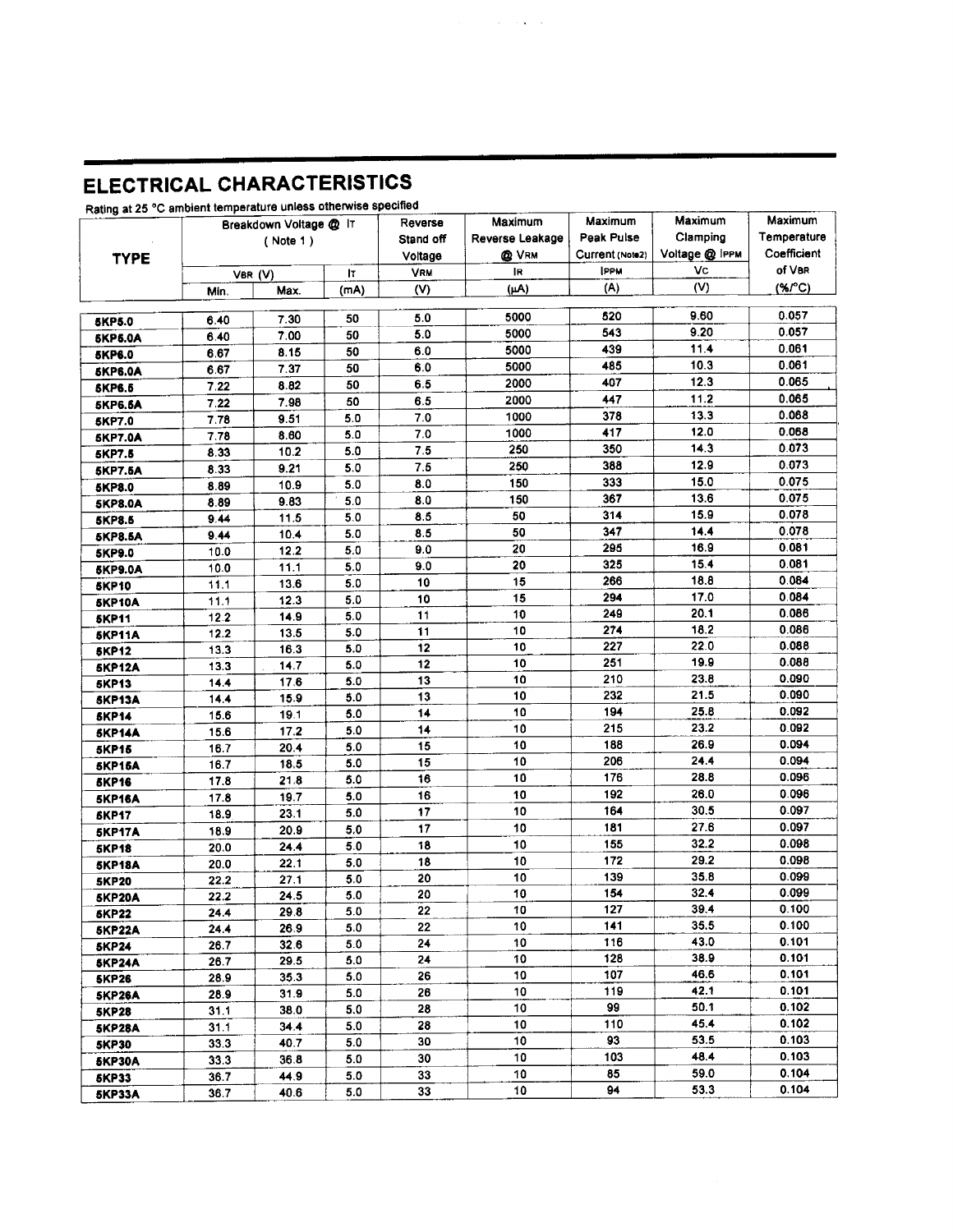# **ELECTRICAL CHARACTERISTICS**

## Rating at 25 °C ambient temperature unless otherwise specified

|                | Rating at 25 °C ambient temperature unless calculates<br>Breakdown Voltage @ IT |                  |      | Reverse   | Maximum         | Maximum         | Maximum        | Maximum     |
|----------------|---------------------------------------------------------------------------------|------------------|------|-----------|-----------------|-----------------|----------------|-------------|
| <b>TYPE</b>    | ( Note 1)                                                                       |                  |      | Stand off | Reverse Leakage | Peak Pulse      | Clamping       | Temperature |
|                |                                                                                 |                  |      | Voltage   | @ VRM           | Current (Note2) | Voltage @ IPPM | Coefficient |
|                |                                                                                 | I٢<br>VBR (V)    |      |           | ļR.             | <b>IPPM</b>     | Vc             | of VBR      |
|                | Min.                                                                            | Max.             | (mA) | (V)       | $(\mu A)$       | (A)             | (V)            | $(*C)$      |
|                |                                                                                 |                  | 5.0  | 36        | 10              | 78              | 64.3           | 0.104       |
| <b>5KP36</b>   | 40.0                                                                            | 48.9             | 5.0  | 36        | 10              | 86              | 58.1           | 0.104       |
| 5KP36A         | 40.0                                                                            | 44.2             | 5.0  | 40        | 10              | 70              | 71.4           | 0.105       |
| <b>5KP40</b>   | 44.4                                                                            | 54.3             | 5.0  | 40        | 10              | 78              | 64.5           | 0.105       |
| <b>5KP40A</b>  | 44.4                                                                            | 49.1             | 5.0  | 43        | 10              | 65              | 76.7           | 0.105       |
| <b>5KP43</b>   | 47.8                                                                            | 58.4             | 5.0  | 43        | 10              | 72              | 69.4           | 0.105       |
| <b>SKP43A</b>  | 47.8                                                                            | 52.8             |      | 45        | 10              | 62              | 80.3           | 0.106       |
| <b>SKP45</b>   | 50.0                                                                            | 61.1             | 5.0  | 45        | 10              | 69              | 72.7           | 0.106       |
| <b>SKP45A</b>  | 50.0                                                                            | 55.3             | 5.0  | 48        | 10              | 58              | 85.5           | 0.106       |
| <b>5KP48</b>   | 53.3                                                                            | 65.2             | 5.0  | 48        | 10              | 65              | 77.4           | 0.106       |
| <b>5KP48A</b>  | 53.3                                                                            | 58.9             | 5.0  |           | 10              | 55              | 91.1           | 0.107       |
| <b>5KP51</b>   | 56.7                                                                            | 69.3             | 5.0  | 51<br>51  | 10              | 61              | 82.4           | 0.107       |
| <b>SKP51A</b>  | 56.7                                                                            | 62.7             | 5.0  | 54        | 10              | 52              | 96.3           | 0.107       |
| <b>5KP54</b>   | 60.0                                                                            | 73.3             | 5.0  | 54        | 10              | 57              | 87.1           | 0.107       |
| <b>5KP54A</b>  | 60.0                                                                            | 66.3             | 5.0  | 56        | 10              | 50              | 100            | 0.107       |
| <b>5KP56</b>   | 62.2                                                                            | 76.1             | 5.0  | 56        | 10              | 55              | 91             | 0.107       |
| 5KP56A         | 62.2                                                                            | 68.8             | 5.0  | 58        | 10              | 49              | 103            | 0.107       |
| <b>5KP58</b>   | 64.4                                                                            | 78.7             | 5.0  | 58        | 10              | 53              | 94             | 0.107       |
| <b>SKP58A</b>  | 64.4                                                                            | 71.2             | 5.0  |           | 10              | 47              | 107            | 0.108       |
| <b>5KP60</b>   | 66.7                                                                            | 81.5             | 5.0  | 60        | 10              | 52              | 97             | 0.108       |
| <b>5KP60A</b>  | 66.7                                                                            | 73.7             | 5.0  | 60        | 10              | 44              | 114            | 0.108       |
| <b>5KP64</b>   | 71.1                                                                            | 96.9             | 5.0  | 64        |                 | 49              | 103            | 0.108       |
| <b>SKP64A</b>  | 71.1                                                                            | 78.6             | 5.0  | 64        | 10              | 40              | 125            | 0.108       |
| <b>SKP70</b>   | 77.6                                                                            | 95.1             | 5.0  | 70        | 10<br>10        | 44              | 113            | 0.108       |
| 5KP70A         | 77.6                                                                            | 86.0             | 5.0  | 70        |                 | 37              | 134            | 0.108       |
| <b>5KP75</b>   | 83.3                                                                            | 102              | 5.0  | 75        | 10              |                 | 121            | 0.108       |
| <b>5KP75A</b>  | 83.3                                                                            | 92.1             | 5.0  | 75        | 10              | 41              | 139            | 0.108       |
| <b>5KP78</b>   | 86.7                                                                            | 106              | 5.0  | 78        | 10              | 36<br>40        | 126            | 0.108       |
| <b>5KP78A</b>  | 86.7                                                                            | 95.8             | 5.0  | 78        | 10              |                 | 151            | 0.108       |
| <b>SKP85</b>   | 94.4                                                                            | 115              | 5.0  | 85        | 10              | 33<br>36        | 137            | 0.110       |
| <b>SKP85A</b>  | 94.4                                                                            | 104              | 5.0  | 85        | 10              | 31              | 160            | 0.110       |
| <b>5KP90</b>   | 100                                                                             | 122              | 5.0  | 90        | 10              | 34              | 146            | 0.110       |
| <b>SKP90A</b>  | 100                                                                             | 111              | 5.0  | 90        | 10              | 28              | 179            | 0.110       |
| <b>SKP100</b>  | 111                                                                             | 136              | 5.0  | 100       | 10              | 31              | 162            | 0.110       |
| <b>SKP100A</b> | 111                                                                             | 123              | 5.0  | 100       | 10              | 26              | 196            | 0.112       |
| <b>5KP110</b>  | 122                                                                             | 149              | 5.0  | 110       | 10              |                 | 177            | 0.112       |
| <b>5KP110A</b> | 122                                                                             | 135              | 5.0  | 110       | 10              | 28<br>24        | 211            | 0.112       |
| <b>SKP120</b>  | 133                                                                             | $\overline{163}$ | 5.0  | 120       | $10\,$          | 26              | 194            | 0.112       |
| <b>5KP120A</b> | 133                                                                             | 147              | 5.0  | 120       | 10              | 19              | 263            | 0.112       |
| <b>SKP150</b>  | 167                                                                             | 204              | 5.0  | 150       | 10              | 21              | 242            | 0.112       |
| <b>5KP150A</b> | 167                                                                             | 184              | 5.0  | 150       | 10              |                 | 281            | 0.114       |
| <b>5KP160</b>  | 178                                                                             | 217              | 5.0  | 160       | 10              | 18              |                |             |
| <b>5KP160A</b> | 178                                                                             | 196              | 5.0  | 160       | 10              | 19              | 258            | 0.114       |
| <b>5KP180</b>  | 200                                                                             | 244              | 5.0  | 180       | 10              | 16              | 316            | 0.114       |
| <b>SKP180A</b> | 200                                                                             | 221              | 5.0  | 180       | 10              | 17              | 290            | 0.114       |

### **Notes:**

 $\frac{1}{2}$ 

(1) VBR measured after IT applied for 300  $\mu$ s., IT = square wave pulse or equivalent.

(2) Surge Current waveform per Fig. 3 and Derate per Fig. 2

(3) VF = 3.5 Volts max. for devices of VR < 100 V, and VF = 5 Volts max. for devices of VR > 100 V.

(4) For Bi-directional devices having VR of 10 Volts and under the IR limit is doubled.